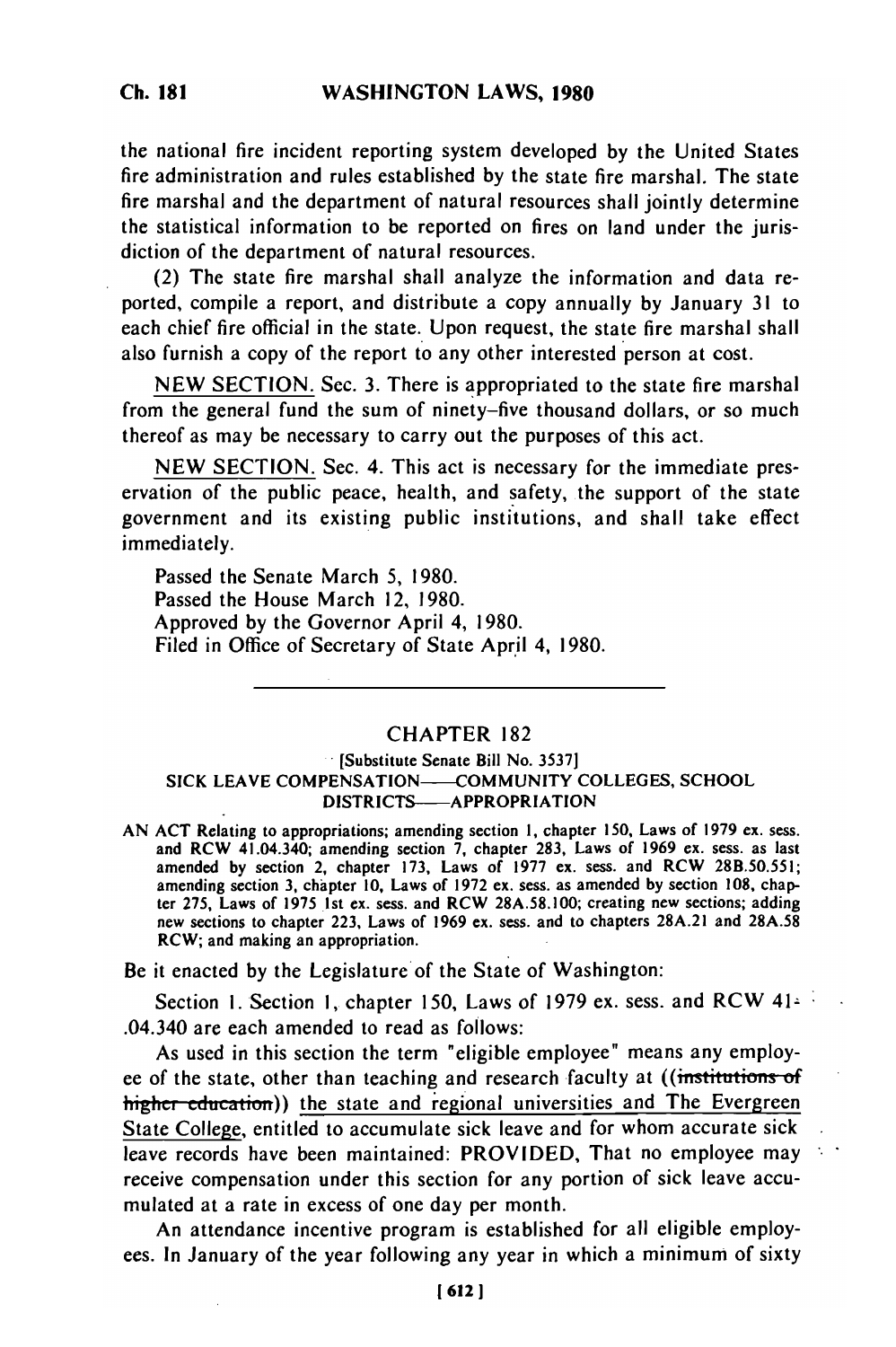days of sick leave is accrued, and each January thereafter, any eligible employee may receive remuneration for unused sick leave accumulated in the previous year at a rate equal to one day's monetary compensation of the employee for each four full days of accrued sick leave in excess of sixty days. Sick leave for which compensation has been received shall be deducted from accrued sick leave at the rate of four days for every one day's monetary compensation.

At the time of ((retirement)) separation from state service due to retirement or death, an eligible employee or the employee's estate shall receive remuneration at a rate equal to one day's current monetary compensation of the employee for each four full days of accrued sick leave: PROVIDED, That community college districts may delay until July 1, 1981, payment due any eligible employee or employee's estate: PROVIDED FURTHER, That there shall be added to any such delayed payment interest at the rate of eight percent per year.

Moneys received under this section shall not be included for the purpose of computing a retirement allowance under any public retirement system in this state.

This section shall be administered, and rules shall be promulgated to carry out its purposes, by the state personnel board and the higher education personnel board for persons subject to chapters 41.06 and 28B.16 RCW, respectively, and by their respective personnel authorities for other eligible employees: PROVIDED, That determination of classes of eligible employees shall be subject to approval by the office of financial management.

Should the legislature revoke any benefits granted under this section, no affected employee shall be entitled thereafter to receive such benefits as a matter of contractual right.

NEW SECTION. Sec. 2. There is appropriated from the general fund to the state board for community college education for the biennium ending June 30, 1981, the sum of twenty-four thousand dollars, which shall be expended solely for administrative start-up costs associated with the inclusion of the community college system in the sick leave incentive program. Such funds as are not expended by June 30, 1981, shall be reverted to the general fund.

Sec. 3. Section 7, chapter 283, Laws of 1969 ex. sess. as last amended by section 2, chapter 173, Laws of 1977 ex. sess. and RCW 28B.50.551 are each amended to read as follows:

The board of trustees of each community college district shall adopt for each community college under its jurisdiction written policies on granting leaves to employees of the district and those colleges, including but not limited to leaves for attendance at official or private institutions and conferences; professional leaves for personnel consistent with the provisions of RCW 28B.10.650; leaves for illness, injury, bereavement and emergencies,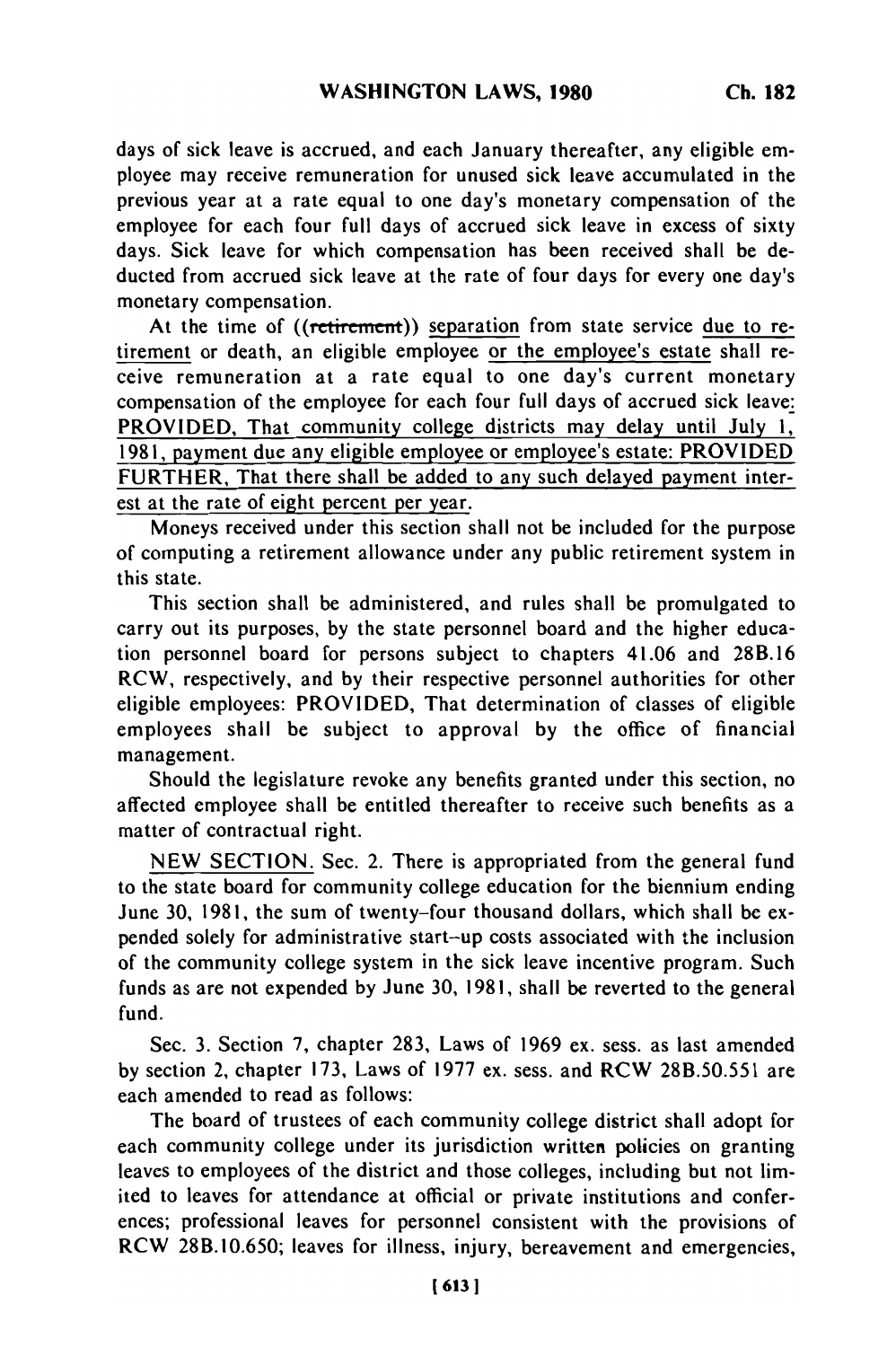and except as otherwise in this section provided, all with such compensation as the board of trustees may prescribe, except that the board shall grant to all such persons leave with full compensation for illness, injury, bereavement and emergencies as follows:

(I) For persons under contract to be employed, or otherwise employed, for at least three quarters, ((at least fifteen days)) not more than twelve days per year, commencing with the first day on which work is to be performed; provisions of any contract in force on the effective date of this amendatory act which conflict with requirements of this subsection shall continue in effect until contract expiration; after expiration, any new contract executed between the parties shall be consistent with this subsection;

(2) Such leave entitlement may be accumulated after the first threequarter period of employment ((at a minimum rate of five days per quarter)) for full time employees ((up to a maximum of one hundred eightydays)), and may be taken at any time;

(3) Leave for illness, injury, bereavement and emergencies heretofore accumulated pursuant to law, rule, regulation or policy by persons presently employed by community college districts and community colleges shall be added to such leave accumulated under this section;

(4) Except as otherwise provided in this section or other law, accumulated leave under this section not taken at the time such person retires or ceases to be employed by community college districts or community colleges shall not be compensable;

(5) Accumulated leave for illness, injury, bereavement and emergencies under this section shall be transferred from one community college district or community college to another, to the state board for community college education, to the state superintendent of public instruction, to any educational service district, to any school district, or to any other institutions of higher learning of the state; and

(6) Leave accumulated by a person in a community college district or community college prior to leaving that district or college may, under the policy of the board of trustees, be granted to such person when he returns to the employment of that district or college.

Sec. 4. Section 3, chapter 10, Laws of 1972 ex. sess. as amended by section 108, chapter 275, Laws of 1975 1st ex. sess. and RCW 28A.58.100 are each amended to read as follows:

Every board of directors, unless otherwise specially provided by law, shall:

(I) Employ for not more than one year, and for sufficient cause discharge all certificated and noncertificated employees, and fix, alter, allow and order paid their salaries and compensation;

(2) Adopt written policies granting leaves to persons under contracts of employment with the school district(s) in positions requiring either certification or noncertification qualifications, including but not limited to leaves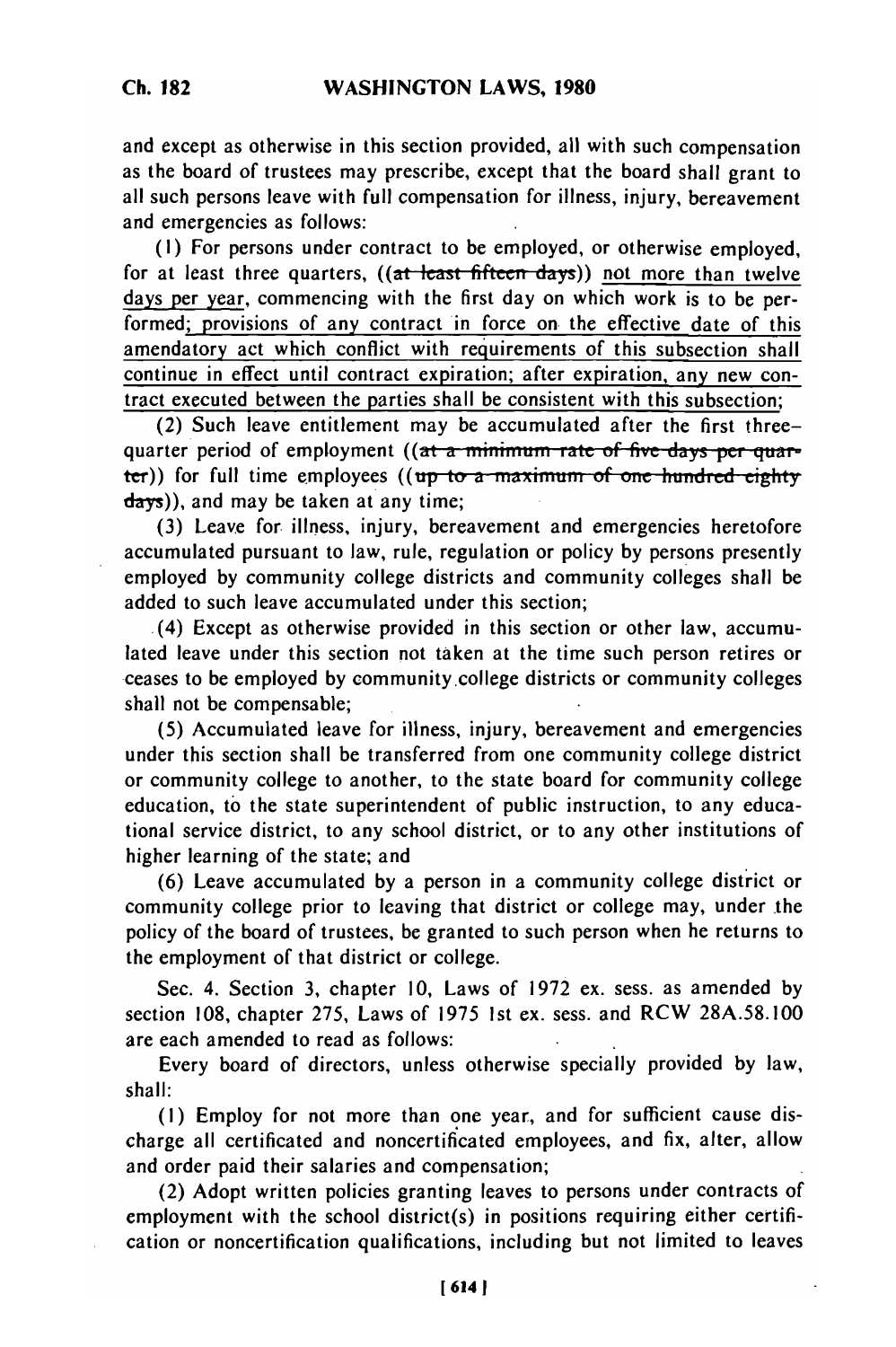for attendance at official or private institutes and conferences and sabbatical leaves for employees in positions requiring certification qualification, and leaves for illness, injury, bereavement and, emergencies for both certificated and noncertificated employees, and with such compensation as the board of directors prescribe: PROVIDED, That the board of directors shall adopt written policies granting to such persons annual leave with compensation for illness, injury and emergencies as follows:

(a) For such persons under contract with the school district for a full year, at least ten days;

(b) For such persons under contract with the school district as part time employees, at least that portion of ten days as the total number of days contracted for bears to one hundred eighty days;

(c) For certificated and noncertificated employees, annual leave with compensation for illness, injury, and emergencies shall be granted and accrue at a rate not to exceed twelve days per year; provisions of any contract in force on the effective date of this amendatory act which conflict with requirements of this subsection shall continue in effect until contract expiration; after expiration, any new contract executed between the parties shall be consistent with this subsection;

**(d)** Compensation for leave for illness or injury actually taken shall be the same as the compensation such person would have received had such person not taken the leave provided in this proviso;

 $((\text{+})$ ) (e) Leave provided in this proviso not taken shall accumulate from year to year  $((up to a maximum of one hundred eighty days))$  and such accumulated time may be taken at any time during the school year but for purposes of payments for unused sick leave shall not exceed twelve days per year;

 $((\epsilon))$  (f) Sick leave heretofore accumulated under section 1, chapter 195, Laws of 1959 (former RCW 28.58.430) and sick leave accumulated under administrative practice of school districts prior to the effective date of section **1,** chapter 195, Laws of 1959 (former RCW 28.58.430) is hereby declared valid, and shall be added to leave for illness or injury accumulated under this proviso;

 $((\text{ff}))$  (g)  $((\text{Accumulated leave under this proviso not taken at the time})$ such person retires or ceases to be employed in the public schools shall not be compensable except in the following manner:)) Any leave for injury or illness accumulated up to a maximum of forty-five days shall be creditable as service rendered for the purpose of determining the time at which an employee is eligible to retire, if such leave is taken it may not be compensated under the provisions of sections 5 and 6 of this amendatory act;

 $((\overrightarrow{g}))$  (h) Accumulated leave under this proviso shall be transferred to and from one district to another, the office of superintendent of public instruction and offices of educational service district superintendents and boards, to and from such districts and such offices;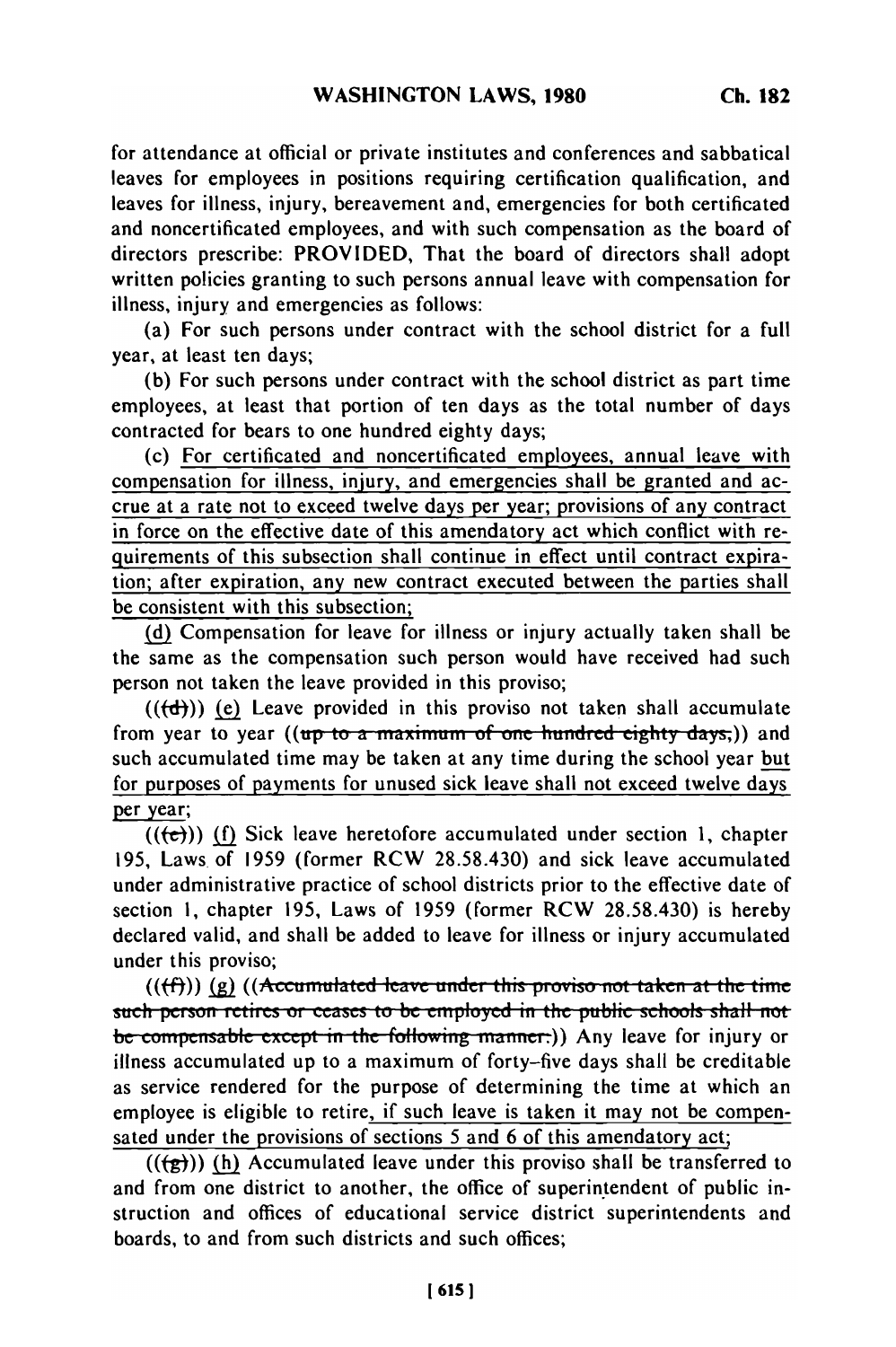$((+h))$  (i) Leave accumulated by a person in a district prior to leaving said district may, under rules and regulations of the board, be granted to such person when he returns to the employment of the district.

When any teacher or other certificated employee leaves one school district within the state and commences employment with another school district within the state, he shall retain the same seniority, leave benefits and other benefits that he had in his previous position. **If** the school district to which the person transfers has a different system for computing seniority, leave benefits, and other benefits, then the employee shall be granted the same seniority, leave benefits and other benefits as a person in that district who has similar occupational status and total years of service.

NEW SECTION. Sec. 5. There is added to chapter 223, Laws of 1969 ex. sess. and to chapter 28A.58 RCW a new section to read as follows:

A new attendance incentive program for all certificated and noncertificated employees of a school district is hereby created, and every school district board of directors shall establish and maintain such a program in the following manner. In January of the year following any year in. which a minimum of sixty days of leave for illness or injury is accrued, and each January thereafter, any eligible employee may exercise an option to receive remuneration for unused, leave for illness or injury accumulated in the previous year at a rate equal to one day's'monetary compensation of the employee for each four full days'of accrued leave for illness or injury in excess of sixty days. Leave for illness or injury for which compensation has been received shall be deducted from accrued leave for illness or injury at the rate of four days for every one day's monetary compensation: PROVIDED, That no employee may receive compensation under this section for any portion of leave for illness or injury accumulated at a rate in excess of one day per month.

At the time of separation from school district employment due to retirement or death an eligible employee or the employee's estate shall receive remuneration at a rate equal to one day's current monetary compensation of the employee for each four full days accrued leave for illness or injury: PROVIDED, That an employee shall be entitled to all the benefits conferred by this section as of the effective date of this act, but the district may, in its discretion, delay payments due upon retirement or death, with interest at the rate of eight percent per year, to an eligible employee or the employee's estate until September I, 1981.

Moneys received under this section shall not be included for the purposes of computing a retirement allowance under any public retirement system in this state.

The superintendent of public instruction in its administration hereof, shall promulgate uniform rules and regulations to carry out the purposes of this section.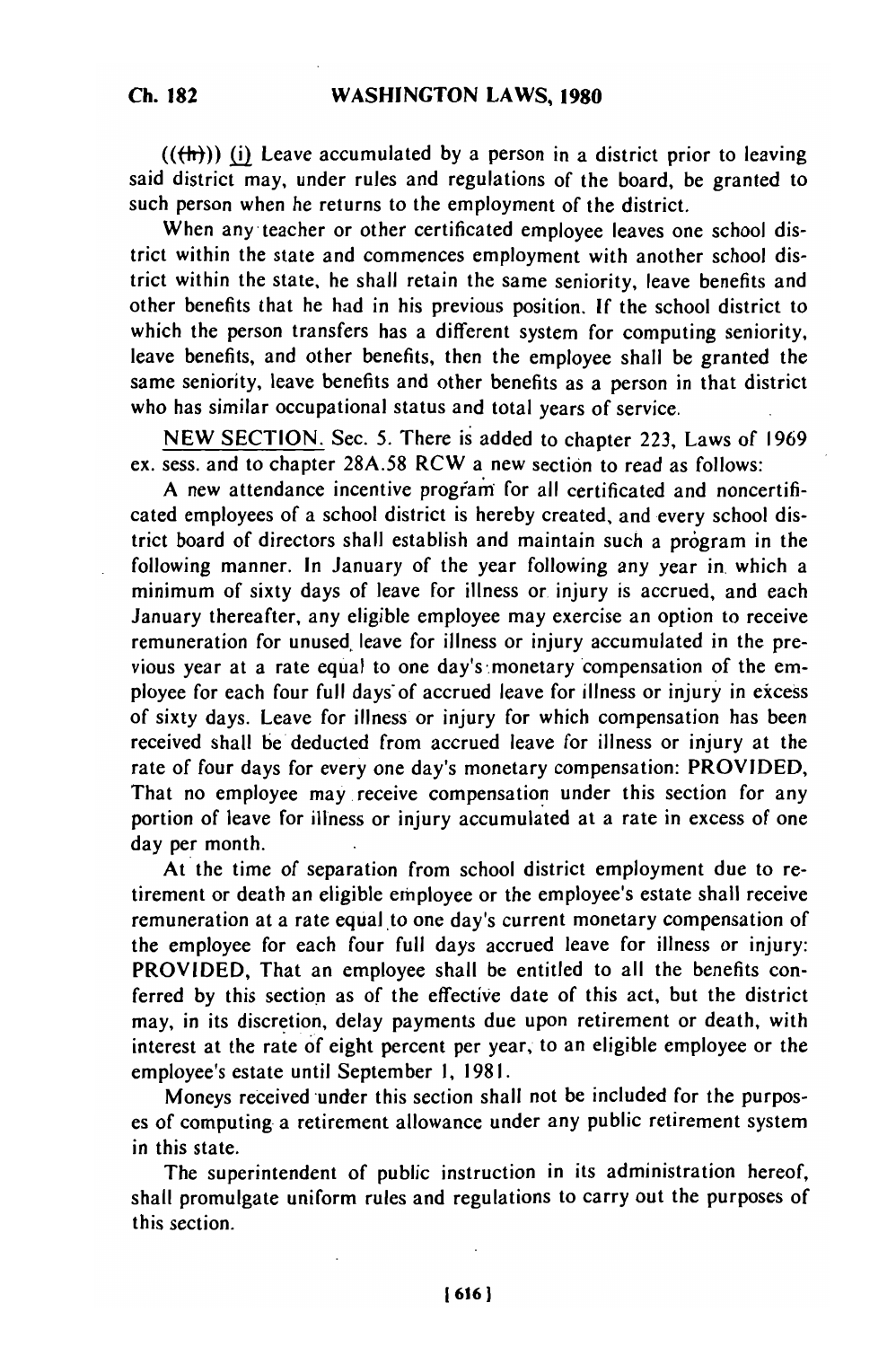Should the legislature revoke any benefits granted under this section, no affected employee shall be entitled thereafter to receive such benefits as a matter of contractual right.

NEW SECTION. Sec. 6. There is added to chapter 223, Laws of 1969 ex. sess. and to chapter 28A.21 RCW a new section to read as follows:

Every educational service district board of directors shall establish an attendance incentive program for all certificated and noncertificated employees in the following manner. In January of the year following any year in which a minimum of sixty days of leave for illness or injury is accrued, and each January thereafter, any eligible employee may exercise an option to receive remuneration for unused leave for illness or injury accumulated in the previous year at a rate equal to one day's monetary compensation of the employee for each four full days of accrued leave for illness or injury in excess of sixty days. Leave for illness or injury for which compensation has been received shall be deducted from accrued leave for illness or injury at the rate of four days for every one day's monetary compensation: PRO-VIDED, That no employee may receive compensation under this section for any portion of leave for illness or injury accumulated at a rate in excess of one day per month.

At the time of separation from educational service district employment due to retirement or death an eligible employee or the employee's estate shall receive remuneration at a rate equal to one day's current monetary compensation of the employee for each four full days accrued leave for illness or injury: PROVIDED, That an employee shall be entitled to all the benefits conferred by this section as of the effective date of this act, but the educational service district may, in its discretion, delay payments due upon retirement or death, with interest at the rate of eight percent per year, to an eligible employee or the employee's estate until September **1,** 1981.

Moneys received under this section shall not be included for the purposes of computing a retirement allowance under any public retirement system in this state.

The superintendent of public instruction in its administration hereof, shall promulgate uniform rules and regulations to carry out the purposes of this section.

Should the legislature revoke any benefits granted under this section, no affected employee shall be entitled thereafter to receive such benefits as a matter of contractual right.

NEW SECTION. Sec. 7. If any provision of this amendatory act or its application to any person or circumstance is held invalid, the remainder of